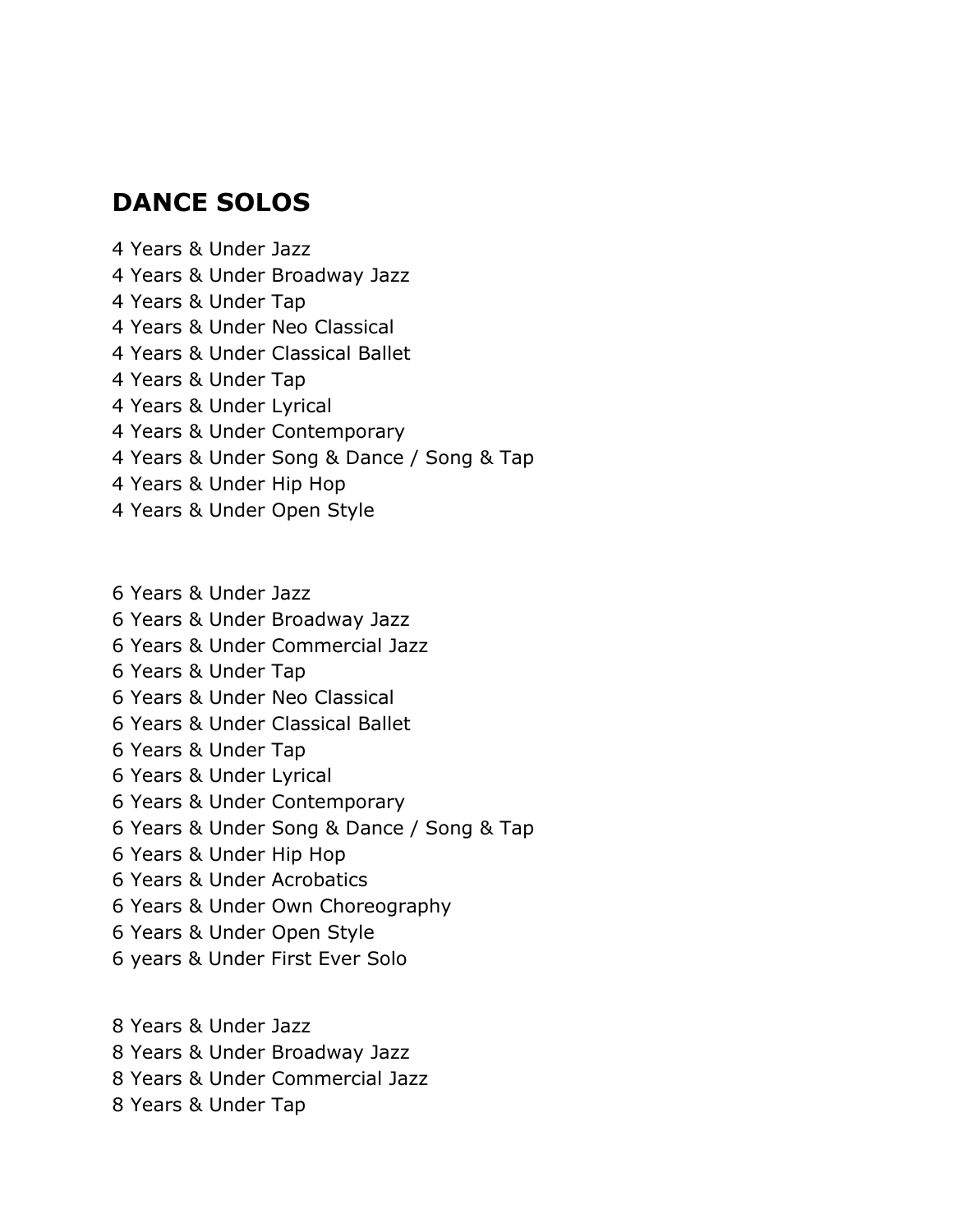- Years & Under Neo Classical Years & Under Classical Ballet Years & Under Tap Years & Under Lyrical Years & Under Contemporary Years & Under Song & Dance / Song & Tap Years & Under Hip Hop Years & Under Acrobatics Years & Under Own Choreography
- Years & Under Open Style
- years & Under First Ever Solo
- Years & Under Jazz
- Years & Under Broadway Jazz
- Years & Under Commercial Jazz
- Years & Under Tap
- Years & Under Neo Classical
- Years & Under Classical Ballet
- Years & Under Tap
- Years & Under Lyrical
- Years & Under Contemporary
- Years & Under Song & Dance / Song & Tap
- Years & Under Hip Hop
- Years & Under Acrobatics
- Years & Under Own Choreography
- Years & Under Open Style
- years & Under First Ever Solo
- Years & Under Jazz
- Years & Under Broadway Jazz
- Years & Under Commercial Jazz
- Years & Under Tap
- Years & Under Neo Classical
- Years & Under Classical Ballet
- Years & Under Tap
- Years & Under Lyrical
- Years & Under Contemporary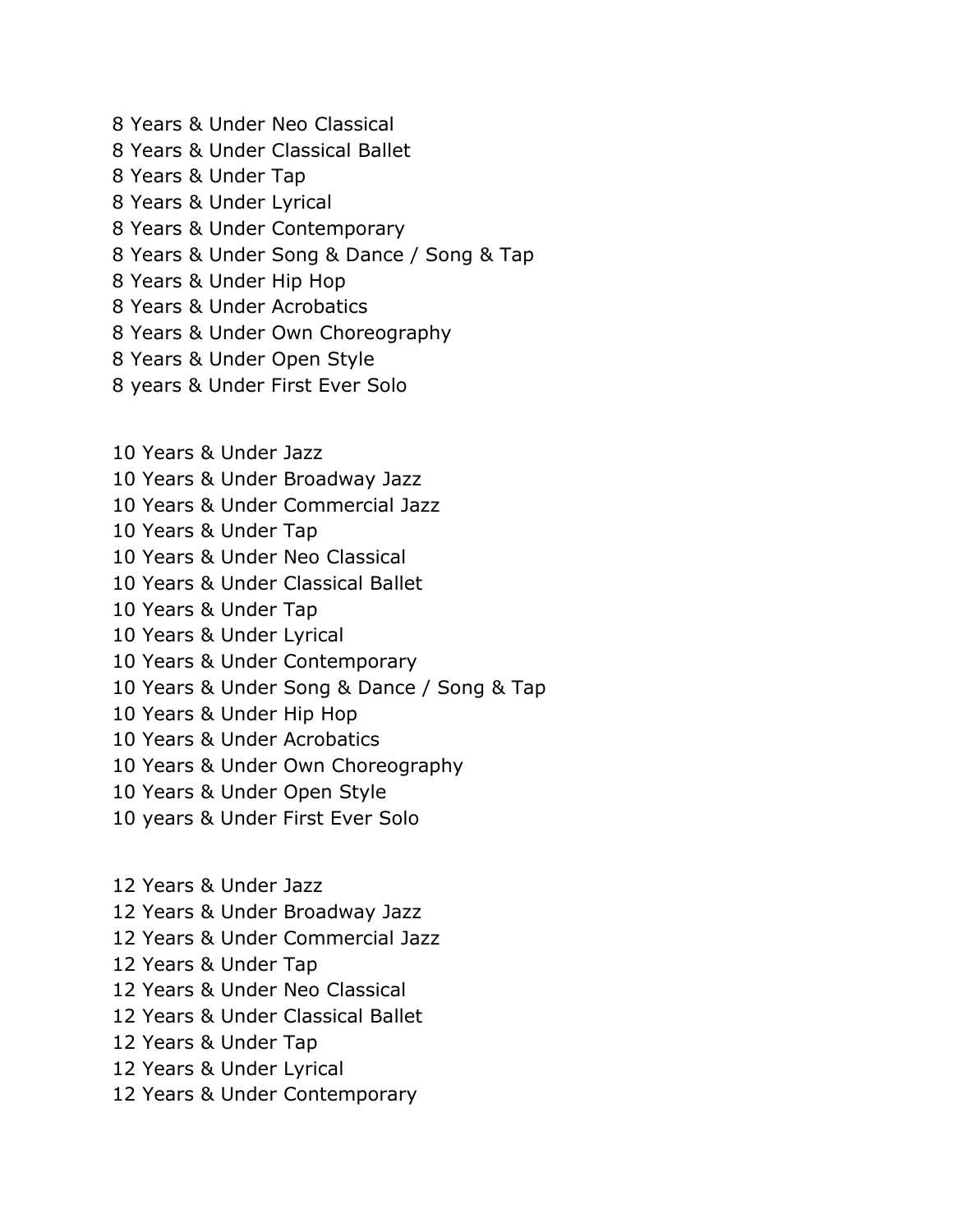- Years & Under Song & Dance / Song & Tap
- Years & Under Hip Hop
- Years & Under Acrobatics
- Years & Under Own Choreography
- Years & Under Open Style
- years & Under First Ever Solo
- Years & Under Jazz
- Years & Under Broadway Jazz
- Years & Under Commercial Jazz
- Years & Under Tap
- Years & Under Neo Classical
- Years & Under Classical Ballet
- Years & Under Tap
- Years & Under Lyrical
- Years & Under Contemporary
- Years & Under Song & Dance / Song & Tap
- Years & Under Hip Hop
- Years & Under Acrobatics
- Years & Under Own Choreography
- Years & Under Open Style
- years & Under First Ever Solo
- Years & Under Jazz
- Years & Under Broadway Jazz
- Years & Under Commercial Jazz
- Years & Under Tap
- Years & Under Neo Classical
- Years & Under Classical Ballet
- Years & Under Tap
- Years & Under Lyrical
- Years & Under Contemporary
- Years & Under Song & Dance / Song & Tap
- Years & Under Hip Hop
- Years & Under Acrobatics
- Years & Under Own Choreography
- Years & Under Open Style